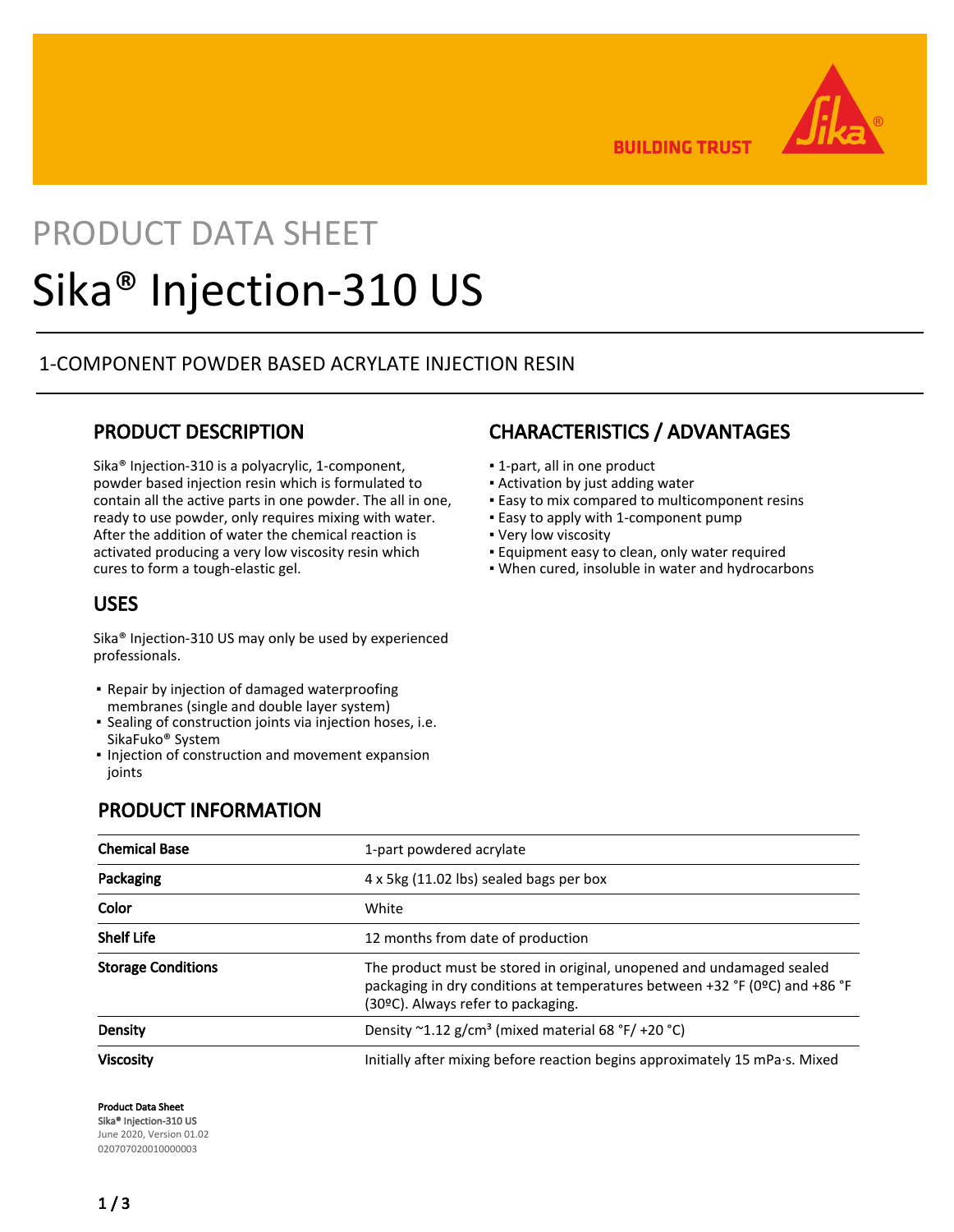## TECHNICAL INFORMATION

Chemical Resistance Contact Sika Technical Services for specific information regarding resistance to hydrocarbons, alkalis, or other chemicals.

## APPLICATION INFORMATION

Mixing Ratio 5 kg bag of Sika® Injection-310 US activated with 2 Gallons (7.5 L) of water

Coverage  $\sim$  3 gallons (11.3 L) of injectable resin per 5 kg bag

Gel time **Without Accelerator** 

| Temnerature |
|-------------|
|             |

| Temperature  | Approximate time from initial<br>viscocity Increase to final gelation |
|--------------|-----------------------------------------------------------------------|
| 50ºF (10ºC)  | 60 - 90 minutes                                                       |
| 60ºF (16ºC)  | 45 - 62 minutes                                                       |
| 68ºF (20°C)  | 30 - 37 minutes                                                       |
| 74ºF (23ºC)  | 24 - 31 minutes                                                       |
| 86ºF (30ºC)  | 12 - 16 minutes                                                       |
| 104ºF (40ºC) | 8 - 10 minutes                                                        |
|              |                                                                       |

#### Low Temperature Applications With SI 215 Accelerator

| Acc. 215 (mL)    | Approximate time from initial<br>viscocity Increase to final gelation |
|------------------|-----------------------------------------------------------------------|
|                  |                                                                       |
| 0 <sub>mL</sub>  | 3hr 30min - 4hr 30min                                                 |
| 80 <sub>mL</sub> | 1hr 10min - 2hrs                                                      |
| 100mL            | 50min - 1hr 30min                                                     |
| 110mL            | 50min - 1hr 6min                                                      |
| 120mL            | $30min - 1hr$                                                         |
| 140mL            | 25min - 50min                                                         |
|                  |                                                                       |

Values based on 7.5 L (2 gal) of water.

Note: Gel time is laboratory tested with 100 mL samples with preconditioned parts according to the temperature and may vary from site conditions. Check gel time according to site conditions before use.

For the low temperature application temperature of the water used in the laboratory was 32 °F (0 °C) and the ambient temperature range was  $37 °F - 39 °F$  (+2  $°C - +4 °C$ ).

## APPLICATION INSTRUCTIONS

#### MIXING

Mixing sequence

1. Pour 7.5 L of water into a clean container.

2. Pour 5 kg of Sika® Injection-310 US powder slowly into the water while stirring. Stir with an electric single mixer with a mixing paddle (e.g. Colomix DLX 90S).

3. Mix at high speed for a minimum of 3 minutes

ensuring all the powder and water is mixed thoroughly.

#### APPLICATION METHOD / TOOLS

Pour the fully mixed liquid into the hopper of a suitable 1-Component pump and inject.

### CLEANING OF TOOLS

Clean all tools and application equipment with water.

## LIMITATIONS

▪ Sika® Injection-310 US activated with 7.5 L of water is suitable for injections into cracks, expansion joints, and construction joints at >68 °F (20ºC) and into membrane compartment systems.

▪ In hot climates, to extend the gel time, use cold water for activation.

▪ In cold climates, to shorten the gel time, use hot water for activation or use Sika® Inject 215 Accelerator.

**• Before using the product, check the pot life according** to local site conditions. If pot life is exceeded the product can no longer be pumped/injected. Be aware

Product Data Sheet Sika® Injection-310 US June 2020, Version 01.02 020707020010000003



2 / 3

**BUILDING TRUST**